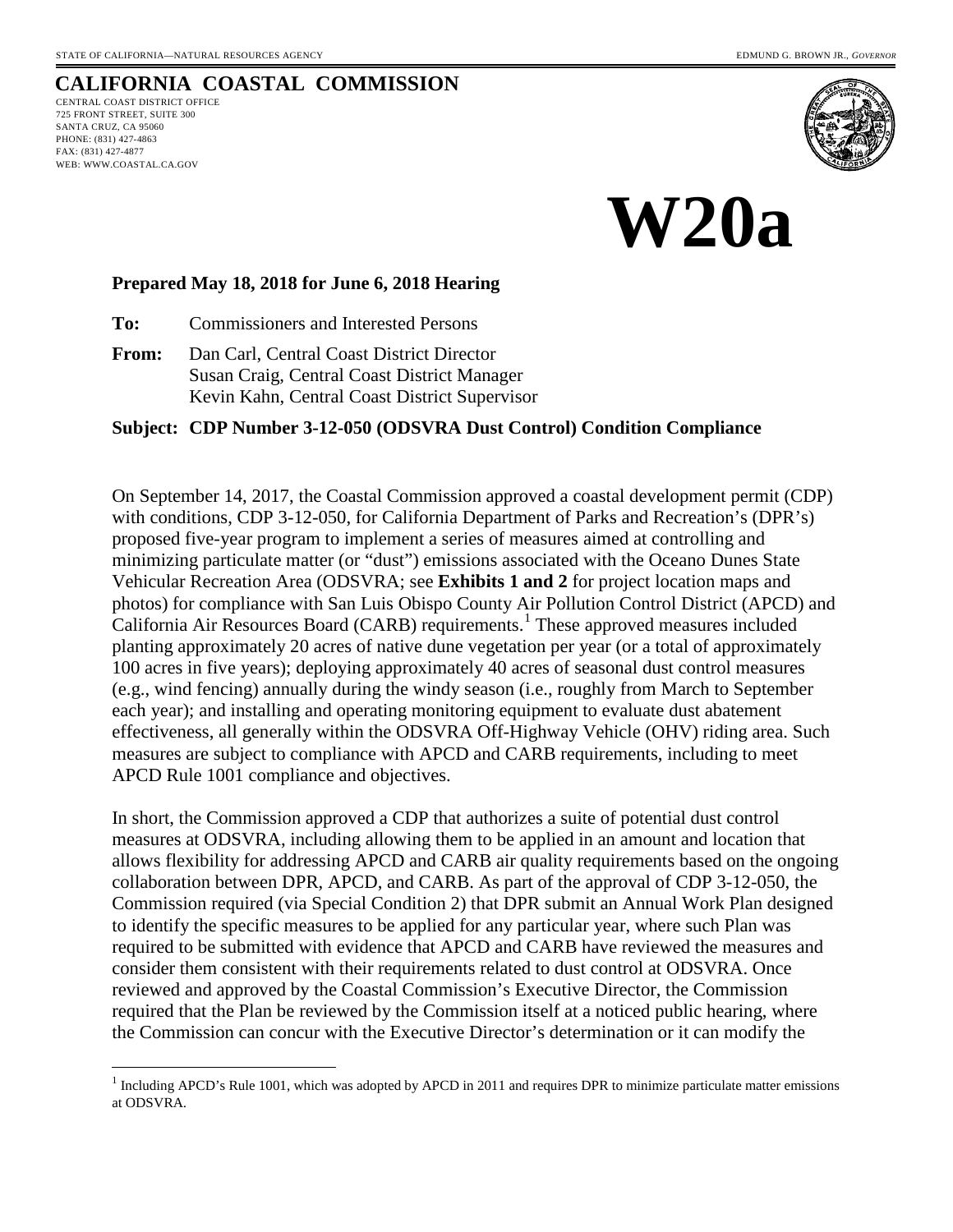$\overline{a}$ 

Plan as it deems necessary to ensure effective implementation of dust control and monitoring measures consistent with the CDP (including assuring compliance with APCD and CARB requirements). See **Exhibit 3** for the adopted summary of the Commission's September 2017 CDP action, and see **Exhibit 4** for the CDP's special condition language (including Special Condition [2](#page-1-0) on page 3 of Exhibit 4).<sup>2</sup>

At the Commission's February 2018 meeting in Cambria, the Commission approved DPR's 2018 Annual Work Plan. The approved 2018 Plan identified the following five measures: 1) fencing off and planting 18 to 20 acres of dune vegetation; 2) application of operational wind fencing mitigation measures in targeted areas in  $ODSVRA$ ;<sup>[3](#page-1-1)</sup> 3) installation of approximately 40 acres of seasonal wind fencing; 4) installation of an experimental two- to three-acre vehicle riding exclosure; and 5) installation of air quality monitoring equipment in relation to the dust control measures identified. [4](#page-1-2) All of these measures would be located within specific OHV riding areas that have been shown to be highly emissive by CARB and APCD air quality modeling, and, other than the dune planting, would be removed after the 2018 windy season (i.e., roughly around October 2018). See **Exhibit 5** for DPR's currently approved Annual Work Plan for 2018.

Subsequently, on April 30, 2018, DPR and APCD agreed to a Stipulated Abatement Order that identifies dust control mitigations that DPR needs to employ starting in 2018 to address dust emissions in accordance with Rule 1001 as determined by APCD (see **Exhibit 6**), and DPR now proposes an amendment to the currently approved 2018 Annual Work Plan to address Order requirements and to reconcile the work required by the Order with the work as authorized under the 2018 Annual Work Plan approved by the Commission at the February 2018 meeting (see **Exhibit 7** for DPR's proposed changes). Specifically, DPR now proposes to fence off some 74 additional acres in a series of 'islands', and to install wind fencing in arrays (approximately 34 acres) and native vegetation (up to 40 acres) within those areas in the short term (see the "Proposed 1930s fence arrays" in **Exhibit 7**). The identified island areas are intended to approximate foredune vegetated areas that existing in the early 1900s (and are connected to existing vegetated areas), and have been chosen based on APCD/CARB modelling for their ability to have the largest potential reduction on dust emissions. In addition to the new islands,

<span id="page-1-0"></span><sup>&</sup>lt;sup>2</sup> Staff notes that the Commission has been sued in San Luis Obispo County Superior Court by the Friends of Oceano Dunes over the Commission's approval of CDP 3-12-050 (Case Number 17CV-0576), and that that litigation is still pending. In addition, staff notes that the Friends of Oceano Dunes have also sued the Commission over the Commission's recent actions approving dust control activities at ODSVRA on three other recent occasions since 2016. Specifically, Friends of Oceano Dunes sued the Commission in San Luis Obispo County Superior Court in 2016 challenging the Commission's issuance of an emergency CDP for dust control measures (Case Number 16CV-0160), and again in 2017 challenging the Executive Director's determination that certain dust control activities could proceed without a CDP (Case Number 17CV-0267), and those lawsuits too are also still pending in San Luis Obispo County Superior Court. And finally, Friends of Oceano Dunes also recently sued the Commission in federal court (the U.S. District Court for the Central District of California) alleging that the Commission's approval of CDP 3-12- 050 for dust control measures violates the Federal Endangered Species Act (Case Number 2:17-cv-8733), and this case is still pending as well.

<span id="page-1-1"></span><sup>&</sup>lt;sup>3</sup> Operational mitigation refers to installing wind fencing within DPR's standard operating procedures to try to efficiently reduce dust overall in the context of DPR's standard operation of Oceano Dunes (e.g., replacing existing standard fencing with fencing designed to minimize sand/dust transport; using such sand/dust fencing as part of fencing associated with camping areas; etc.).

<span id="page-1-2"></span><sup>&</sup>lt;sup>4</sup> Note that the first two measures (namely dune vegetation planting and operational mitigations) are measures that are already allowed via the ODSVRA base CDP (CDP 4-82-300). Thus, although these two measures are listed in the Annual Work Plan to help describe the full scope of work that DPR plans to employ for dust abatement this year, they did not actually require separate authorization by the Commission through CDP 3-12-050 and its Annual Work Plan process. In other words, these two measures are independently authorized under CDP 4-82-300.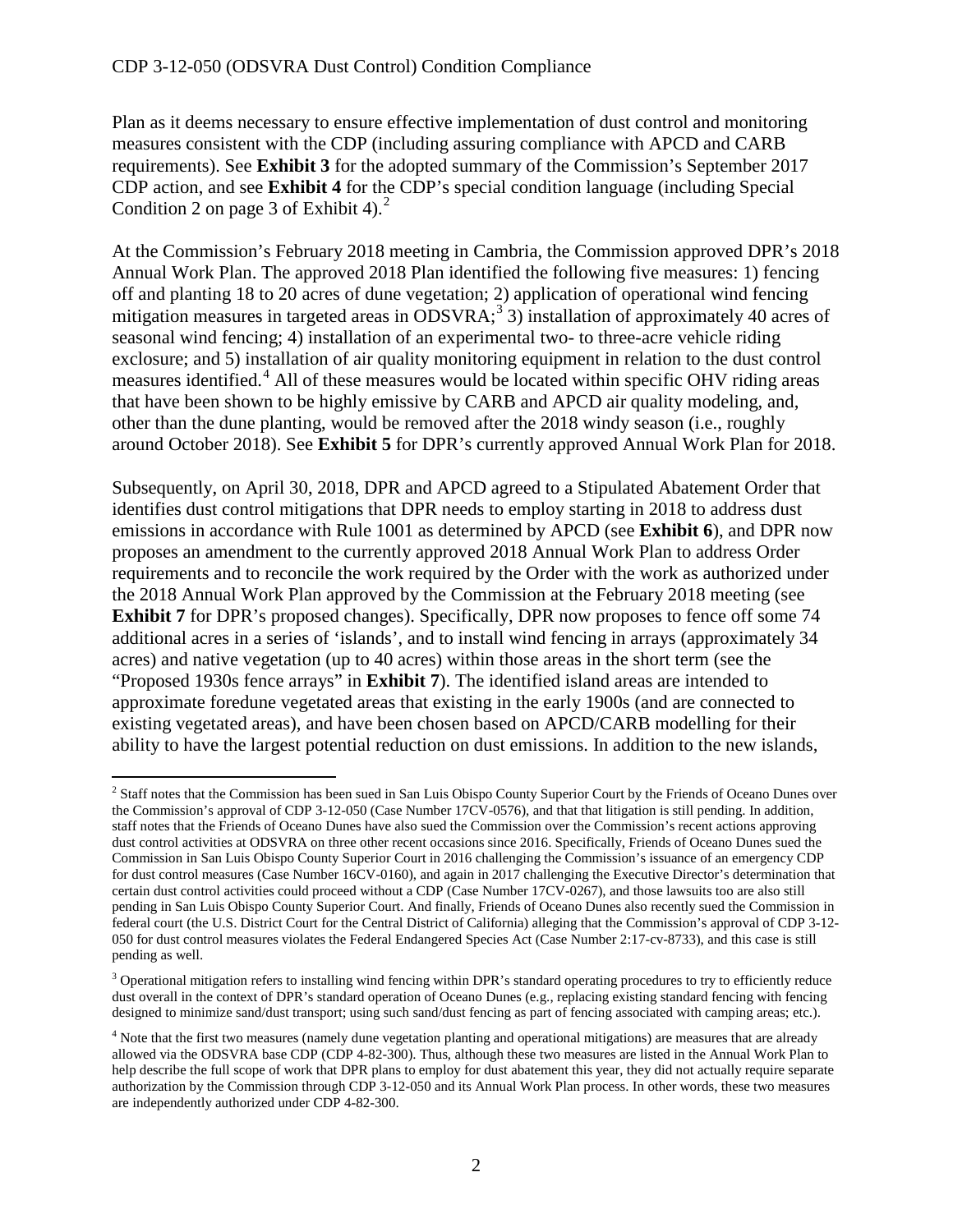DPR also proposes to plant native dune vegetation on the same schedule within one of the areas previously called out for wind arrays in the current approved Annual Work Plan (i.e., in the area to the west identified as "2018 Wind fencing projects" in **Exhibit 7**; approximately 30 acres). In all cases, both for the 74-acre areas and the 30-acre area, DPR would ultimately remove wind fencing arrays within these areas and completely vegetate these areas as appropriate native stock becomes available using established restoration methods and seed collected onsite and propagated in the ODSVRA nursery.<sup>[5](#page-2-0)</sup> Once vegetated, these areas will remain as areas that are off-limits to OHV riding and that are maintained as vegetated islands. Again, see DPR's proposed amendment to the Annual Work Plan, including the figures showing the various areas described in **Exhibit 7**.

Dune vegetation and wind fencing were identified as key potential dust abatement tools authorized under CDP 3-12-050, particularly dune vegetation because of its ability to sequester dust<sup>[6](#page-2-1)</sup> in a manner that also enhances habitat values. The additional wind fencing and eventual complete replacement with vegetated islands within the foredune area should significantly alleviate dust issues associated with ODSVRA operations, and is intended to have measurable positive effects on dust problems in the area. Wind fencing arrays have been found to reduce dust generation by up to 75% in some cases, and permanent vegetation can be even more effective, reducing dust emissions to near zero. As stated in the Order (see page 8 of **Exhibit 6**):

*The Parties agree that sand fencing closed to riding with an array of fencing within the perimeter has been used at ODSVRA with a demonstrated effectiveness in reducing dust generation of approximately seventy-five (75) percent. The Parties agree that there is scientific consensus that vegetation is the most effective in reducing dust generation with an effectiveness of nearly one hundred (100) percent within the vegetated areas.* 

Importantly, as also stated in the Order, "re-establishing a vegetated foredune area is a preferred sustainable mitigation tool," and the Special Master (Dr. W.G. Nickling) stated (also in the Order; see page 9 of **Exhibit 6**) that:

*More 'natural' types of solutions are preferable to engineered solutions (e.g., fences and straw bales) given the areal extent of the problem. Engineered solutions are often unattractive and not in keeping with the Parks vision for maintaining the quality of the park experience. Natural solutions might include severely restricting rider activity, reducing the areal extent of rider activity, especially near the top of the tidal zone to allow the re-establishment of the foredunes that were formerly present at the site.*

However, it should also be noted that the vast dune sheets at Oceano Dunes were sparsely vegetated historically. Therefore reinstalling vegetation in locations where it was found in the

 $\overline{a}$ 

<span id="page-2-0"></span> $<sup>5</sup>$  To summarize, DPR currently proposes to immediately revegetate up to 40 acres within the 74-acre fenced islands with native</sup> dune revegetation. Wind fencing arrays would be installed within the remaining approximately 34 acres of the fenced islands, but would be progressively replaced with native dune revegetation. In addition, 30 acres previously identified for wind fencing array treatment would also be substituted with native dune revegetation on the same schedule. In total, DPR proposes approximately 104 acres of native dune revegetation using established restoration methods.

<span id="page-2-1"></span> $6$  Both APCD and DPR agree that dune vegetation is the most effective tool to reduce dust generation, with an effectiveness of nearly 100% within the vegetated area.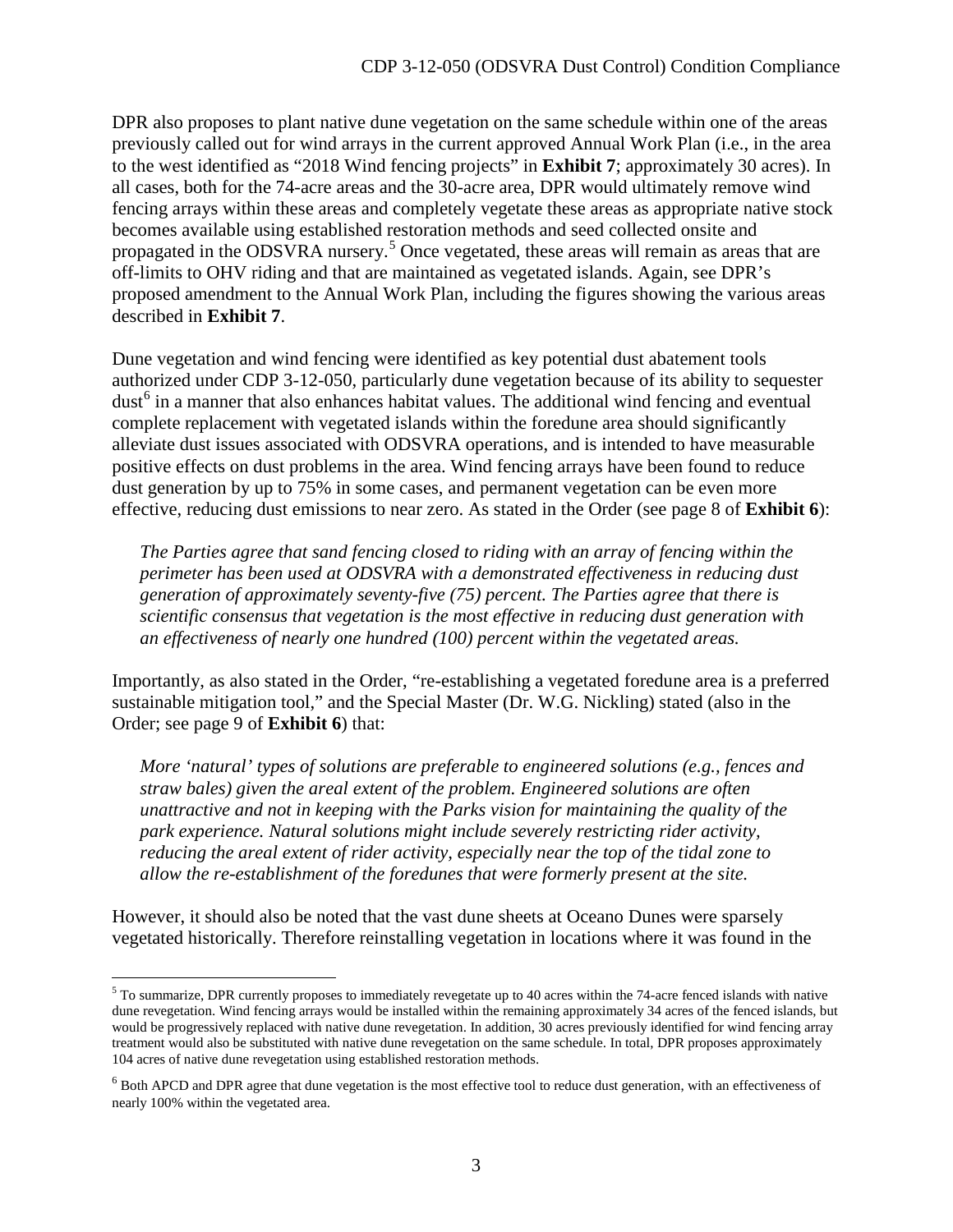past makes ecological sense. More generally, the need for dust abatement must be balanced with the historical nature of this area, both recreationally and habitat-wise, and the proposed efforts strike an appropriate balance in that respect. In any case, the dune revegetation would be at lowdensity and of low-stature in areas adjacent to critical habitat for the Western snowy plover so as not to provide undo cover for potential plover predators.

In short, the proposed amended Annual Work Plan activities would serve to move dust abatement activities in the direction identified as the most effective by APCD, namely eventual revegetation of foredune areas, and are expected to have a meaningful impact on dust abatement consistent with the requirements imposed by APCD/CARB, and consistent with the Commission's CDP. In addition, the reconfigured Annual Work Plan and the areas that would be fenced and eventually revegetated do not implicate any coastal resource impacts beyond the revegetation already approved under the CDP. Namely, in that action, the Commission approved approximately 20 acres per year to be revegetated in this manner over five years under CDP 3- 12-050. Here, DPR proposes approximately 104 acres of such revegetation in the foredunes, which is roughly the same approximated areal coverage, albeit on a different temporal scale (DPR does indicate that it will revegetate as much as possible quickly, up to 40 acres, but that it will take time to develop the necessary native seed stock to revegetate the overall areas). The phased timing of revegetation under the CDP was not a critical component of the CDP, and thus there are no significant additional coastal resource concerns with allowing 104 acres of vegetation starting now, versus approximately 20 acres per year over five years. Further, the CDP terms and conditions (and the Coastal Act) are clear that any approved measures need to be consistent with APCD/CARB requirements, and the stipulated Order is at its core just that. In other words, the approximate aerial coverages and related numerical identifiers in the CDP were approximations, subject to APCD and CARB requirements, and thus presumed that DPR might arrive at different areas and thresholds based on DPR's ongoing collaboration with APCD and CARB. The current proposed amendment to the Annual Work Plan is within the framework as contemplated through the CDP's terms and conditions, including its Annual Work Plan process. Further, the revegetation areas are all located outside of the critical habitat area for the western snowy plover, and the low-statured, low-density vegetation proposed shouldn't result in any kind of significant impacts on such species (such as the potential for increased predation), including because the critical habitat area is already subject to ongoing vehicular use and additional dune habitat revegetation needs to be understood in that context.

In short, the amended 2018 Annual Work Plan is consistent with the Commission's CDP action as well as the previously approved 2018 Annual Work Plan, including in terms of its expected effect on dunes, recreational access, and other coastal resources; is based on APCD and CARB requirements related to dust abatement at ODSVRA; and should result in measurable positive impacts on dust problems in the area. As such, the Executive Director approved the proposed amended 2018 Annual Work Plan on May 18, 2018. Pursuant to Special Condition 2 of CDP 3- 12-050, staff now recommends that the Commission concur with the Executive Director's determination. The motion and resolution required to concur with this determination are found directly below.